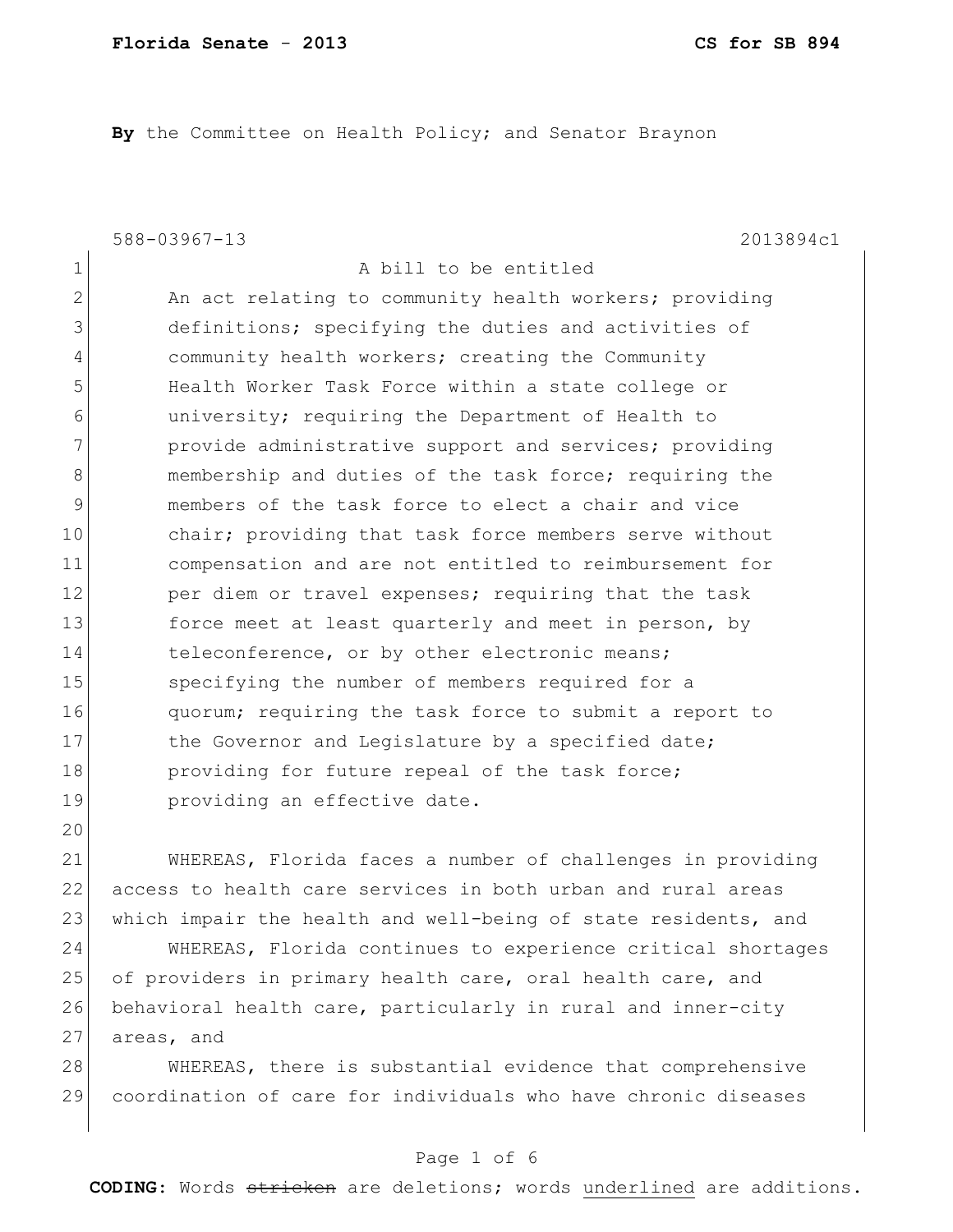|    | 588-03967-13<br>2013894c1                                        |
|----|------------------------------------------------------------------|
| 30 | and the provision of information regarding preventive care can   |
| 31 | improve individual health, create a healthier population, reduce |
| 32 | the costs of health care, and increase appropriate access to     |
| 33 | health care, and                                                 |
| 34 | WHEREAS, community health workers have demonstrated success      |
| 35 | in increasing access to health care in underserved communities,  |
| 36 | providing culturally appropriate education regarding disease     |
| 37 | prevention and management, providing translating and             |
| 38 | interpreting services for health care encounters, improving      |
| 39 | health outcomes through the coordination of care, increasing     |
| 40 | individual health care literacy and advocacy, and organizing to  |
| 41 | improve the health care of medically underserved communities     |
| 42 | while reducing costs in the state's health care system, and      |
| 43 | WHEREAS, the Legislature recognizes that community health        |
| 44 | workers are important members of the health care delivery system |
| 45 | in this state, and the Florida Health Worker Coalition has begun |
| 46 | to explore options that would allow community health workers to  |
| 47 | earn a living wage and be part of an integrated health delivery  |
| 48 | team, NOW, THEREFORE,                                            |
| 49 |                                                                  |
| 50 | Be It Enacted by the Legislature of the State of Florida:        |
| 51 |                                                                  |
| 52 | Section 1. Community Health Worker Task Force.-                  |
| 53 | (1) As used in this section, the term:                           |
| 54 | (a) "Community health worker" means a front-line health          |
| 55 | care worker who is a trusted member of or has an unusually close |
| 56 | understanding of the community that he or she serves and who:    |
| 57 | 1. Serves as a liaison, link, or intermediary between            |
| 58 | health care services, social services, and the community in      |
|    |                                                                  |

# Page 2 of 6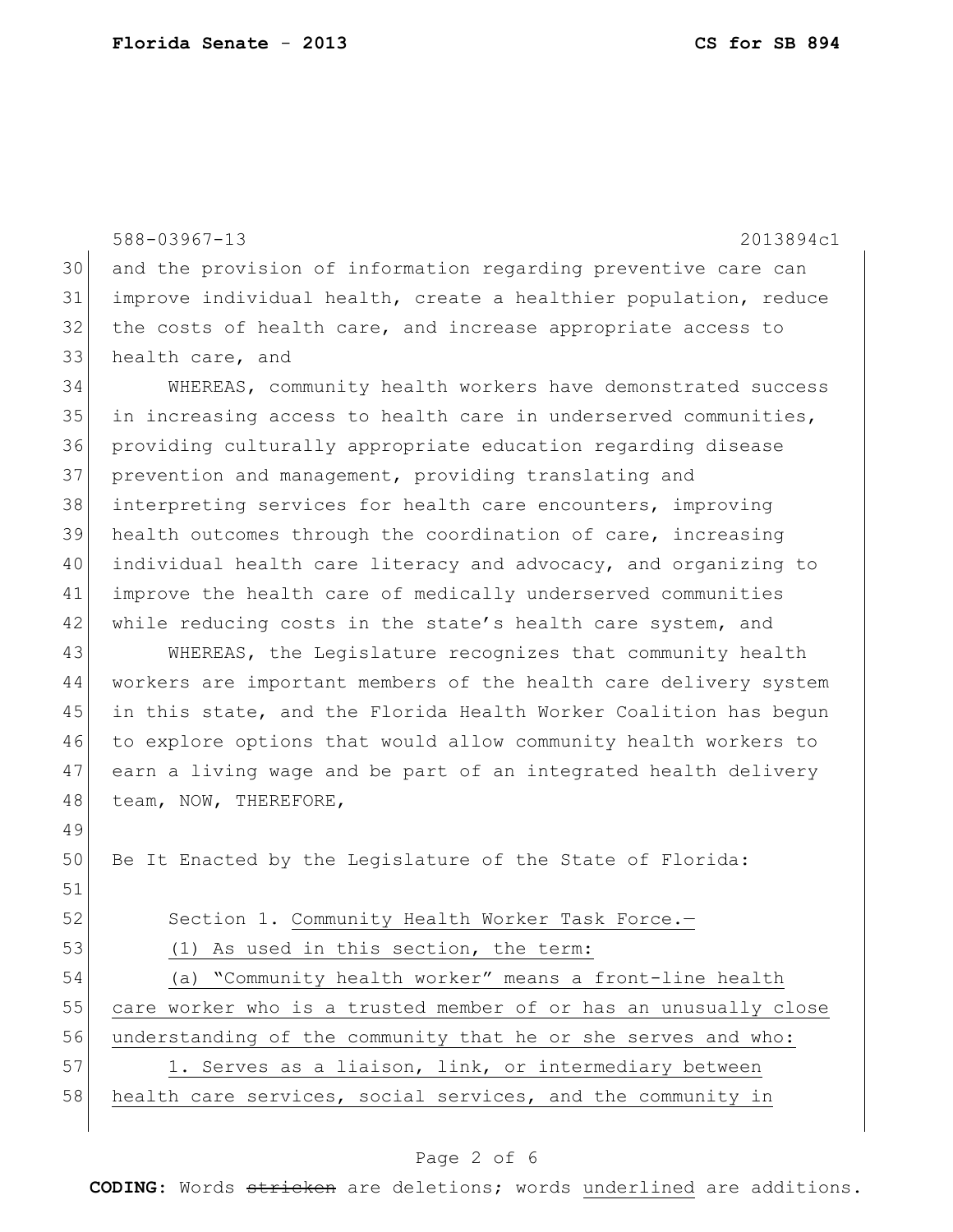588-03967-13 2013894c1 59 order to facilitate access to health care services and improve 60 the quality of health care services and the cultural competency 61 of health care providers.  $62$  2. Performs the following activities in a community 63 setting: 64 a. Provides information regarding available resources. 65 b. Provides social support. 66 c. Advocates for individuals and their health care needs. 67 d. Provides services such as first aid and blood pressure 68 screening. 69 3. Builds individual and community capacity by increasing 70 knowledge regarding wellness, disease prevention, and self-71 sufficiency through a range of activities, such as community 72 outreach and education and advocacy. 73 4. Collects data to help identify the health care needs in 74 a medically underserved community by: 75 a. Enhancing the communication skills of residents in order 76 to assist them in effectively communicating with health care 77 providers. 78 b. Providing culturally and linguistically appropriate 79 health or nutrition education. 80 c. Advocating for better individual and community health, 81 including oral health, mental health, and nutritional needs. 82 d. Providing referral services, followup services, and 83 coordination of care. 84 (b) "Department" means the Department of Health. 85 (c) "Medically underserved community" means a geographic 86 area that has a shortage of health care professionals and has a 87 population that includes persons who do not have public or

### Page 3 of 6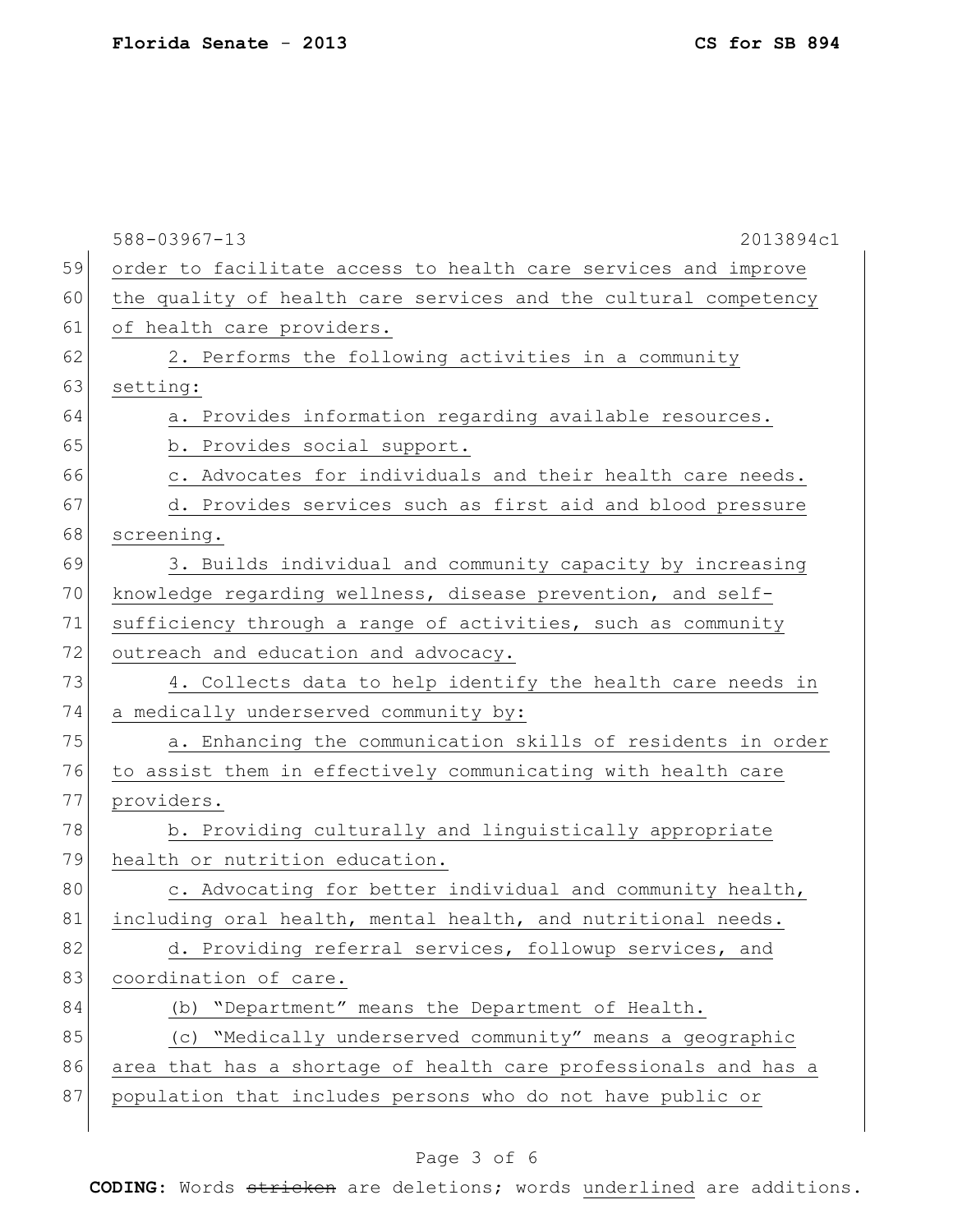|     | 588-03967-13<br>2013894c1                                        |
|-----|------------------------------------------------------------------|
| 88  | private health insurance, are unable to pay for health care, and |
| 89  | have incomes at or below 185 percent of the federal poverty      |
| 90  | level.                                                           |
| 91  | (d) "Task force" means the Community Health Worker Task          |
| 92  | Force established by the department under this section.          |
| 93  | (2) (a) The department shall establish the Community Health      |
| 94  | Worker Task Force within a state college or university. The      |
| 95  | department shall provide administrative support and services to  |
| 96  | the task force to the extent requested by the chair of the task  |
| 97  | force and within available resources of the department.          |
| 98  | (b) The task force shall consist of the following 12             |
| 99  | members:                                                         |
| 100 | 1. One member of the Senate appointed by the President of        |
| 101 | the Senate.                                                      |
| 102 | 2. One member of the House of Representatives appointed by       |
| 103 | the Speaker of the House of Representatives.                     |
| 104 | 3. One state official appointed by the Governor.                 |
| 105 | 4. Six culturally and regionally diverse community health        |
| 106 | workers appointed by the State Surgeon General.                  |
| 107 | 5. Three representatives of the Florida Community Health         |
| 108 | Worker Coalition appointed by the chair of the Florida Community |
| 109 | Health Worker Coalition.                                         |
| 110 | (c) The task force shall develop recommendations for:            |
| 111 | 1. Including community health workers in the development of      |
| 112 | proposals for health care or Medicaid reform in this state as    |
| 113 | part of the outreach efforts for enrolling residents of this     |
| 114 | state in Medicaid managed care programs or other health care     |
| 115 | delivery services.                                               |
| 116 | 2. Including community health workers in providing               |

# Page 4 of 6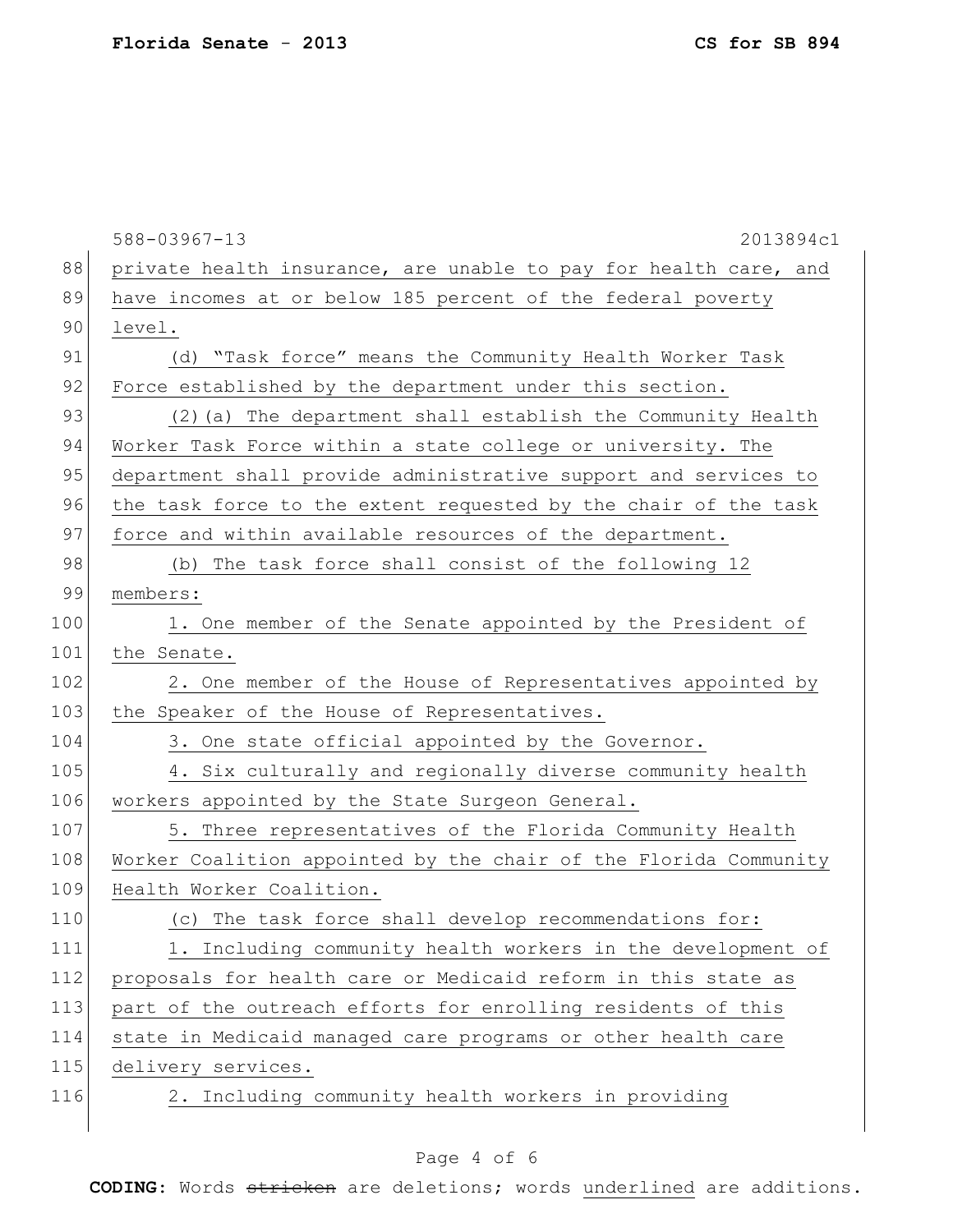588-03967-13 2013894c1 117 assistance to residents in navigating the health care system and 118 providing information and guidance regarding preventive health 119 care. 120 3. Providing support to community health centers and other 121 "safety net" providers through the integration of community 122 health workers as part of health care delivery teams. 123 (d) The task force shall also collaborate with the Florida 124 Community Health Worker Coalition, colleges and universities in 125 the state, and other organizations and institutions to recommend 126 a process that leads to the standardization of qualifications 127 and skills of community health workers who are employed in 128 state-supported health care programs. 129 (e) The members of the task force shall elect a chair and 130 vice chair. 131 (f) Members of the task force shall serve without 132 compensation and are not entitled to reimbursement for per diem 133 and travel expenses. 134 (g) The task force shall meet at least quarterly and may 135 meet at other times upon the call of the chair or as determined 136 by a majority of members. Meetings of the task force may be held 137 in person or by teleconference or other electronic means. 138 (h) A quorum shall consist of seven members, and the 139 concurring vote of a majority of the members present is required 140 for final action. 141 (i) The task force shall submit a report by June 30, 2014, 142 to the Governor, the President of the Senate, and the Speaker of 143 the House of Representatives stating the findings, conclusions, 144 and recommendations of the task force. 145 (3) This section is repealed on December 1, 2014.

#### Page 5 of 6